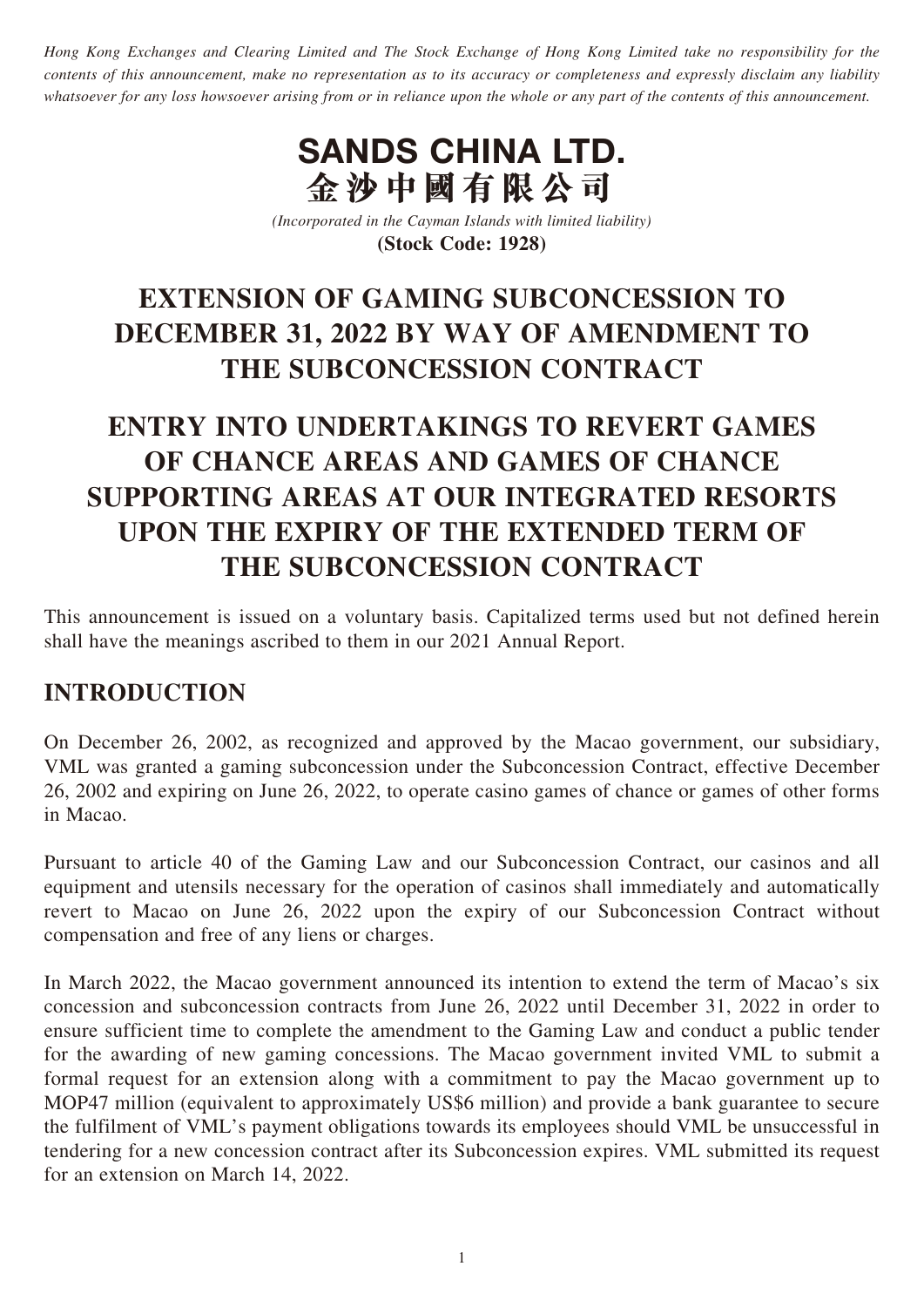### **THE SUBCONCESSION EXTENSION CONTRACT**

The Board is pleased to announce that on June 23, 2022, a Subconcession Extension Contract was approved and authorized by the Macao government and executed between VML and Galaxy, pursuant to which the gaming subconcession of VML has been extended from June 26, 2022 to December 31, 2022.

The principal terms of the Subconcession Extension Contract are set out below:

| Date | : June 23, 2022 |
|------|-----------------|
|      |                 |

Parties : (i) Galaxy; and

(ii) VML

#### **Extension of the term of Subconcession**

The Subconcession is extended from June 26, 2022 to December 31, 2022.

#### **Contract premium for the extension**

VML has paid the Macao government MOP47 million (equivalent to approximately US\$6 million) with the execution of the Subconcession Extension Contract as the contract premium for such extension.

#### **Bank guarantee for fulfillment of the labor liabilities**

VML will provide a bank guarantee in an amount of approximately MOP2,310 million (equivalent to approximately US\$286 million) to the Macao government within three months from the date of execution of the Subconcession Extension Contract to guarantee the satisfaction of its existing commitment of labor liabilities upon expiry of the Subconcession Extension Contract. The Macao government may require an increase in the amount of the said guarantee, depending on the actual number of employees employed by VML.

The contract premium and arrangements for the provision of the bank guarantee were determined following arm's length negotiations between the Macao government and VML.

### **ENTRY INTO THE UNDERTAKINGS TO REVERT GAMES OF CHANCE AREAS AND GAMES OF CHANCE SUPPORTING AREAS AT OUR INTEGRATED RESORTS**

In order to enable VML to fulfill the relevant requirements to become eligible to obtain the Subconcession Extension Contract, on June 23, 2022 (being the same date as the Subconcession Extension Contract), each of VML, VCL and VOL entered into a letter of undertaking ("**Undertakings**"), pursuant to which each of VML, VCL and VOL has undertaken, pursuant to article 40 of the Gaming Law and our Subconcession Contract, to revert to Macao the Relevant Areas without compensation and free of any liens or charges upon the expiry of the term of the Subconcession Contract, as amended by the Subconcession Extension Contract.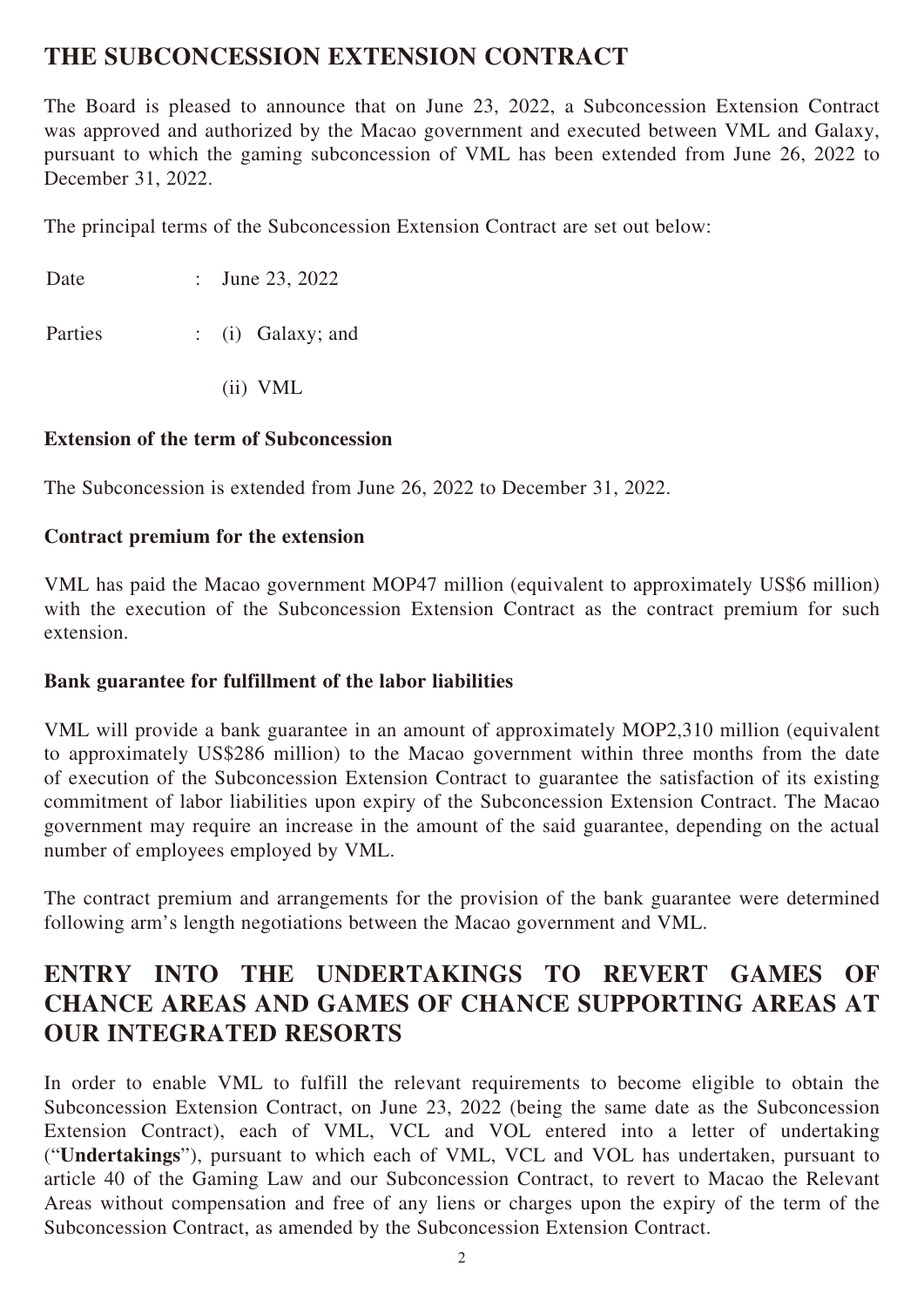### **REASONS FOR AND BENEFITS OF THE UNDERTAKINGS AND THE SUBCONCESSION EXTENSION CONTRACT**

The principal activity of the Group is the development and operation of integrated resorts in Macao, which contain not only gaming areas but also meeting space, convention and exhibition halls, retail and dining areas and entertainment venues. The Board considers that the entry into the Undertakings and the Subconcession Extension Contract represent an important development for the Group as they ensure our current Subconcession will continue to remain valid until the amendment to the Gaming Law is completed and the Macao government conducts a public tender for the awarding of new gaming concessions, which the Group intends to participate. The Board considers that the terms of the Undertakings and the Subconcession Extension Contract are fair and reasonable and in the interests of the Company and the Shareholders as a whole.

### **INFORMATION ON THE PARTIES**

The Company is the holding company of VML, one of the six companies authorized to operate casino games of chance or games of other forms in Macao, under the terms of the Subconcession recognized and approved by the Macao government and granted by Galaxy.

Galaxy is a subsidiary of Galaxy Entertainment, one of the six companies authorized to operate casino games of chance or games of other forms in Macao, under the terms of a concession granted by Macao to Galaxy.

To the best of the Directors' knowledge, information and belief and having made all reasonable enquiries, Macao and Galaxy are third parties independent of and not connected with the Company and its connected persons.

**Holders of our Company's securities and potential investors are urged to exercise caution when dealing in the securities of the Company.**

### **DEFINITIONS**

In this announcement, unless the context otherwise requires, the following expressions have the following meanings:

| "Board"             | means the board of Directors of the Company.                                                                                                                                                                                                                                                                                  |
|---------------------|-------------------------------------------------------------------------------------------------------------------------------------------------------------------------------------------------------------------------------------------------------------------------------------------------------------------------------|
| "Company" or "our"  | means Sands China Ltd., a company incorporated in the Cayman<br>Islands on July 15, 2009 as an exempted company with limited<br>liability, the Shares of which are listed on the Main Board of the<br>Stock Exchange. When used in the context of gaming operations or<br>the Subconcession, "our" refers exclusively to VML. |
| "concessionaire(s)" | means the holder(s) of a concession for the operation of casino<br>games of chance or games of other forms in Macao.                                                                                                                                                                                                          |
| "Directors"         | means members of the board of directors of the Company.                                                                                                                                                                                                                                                                       |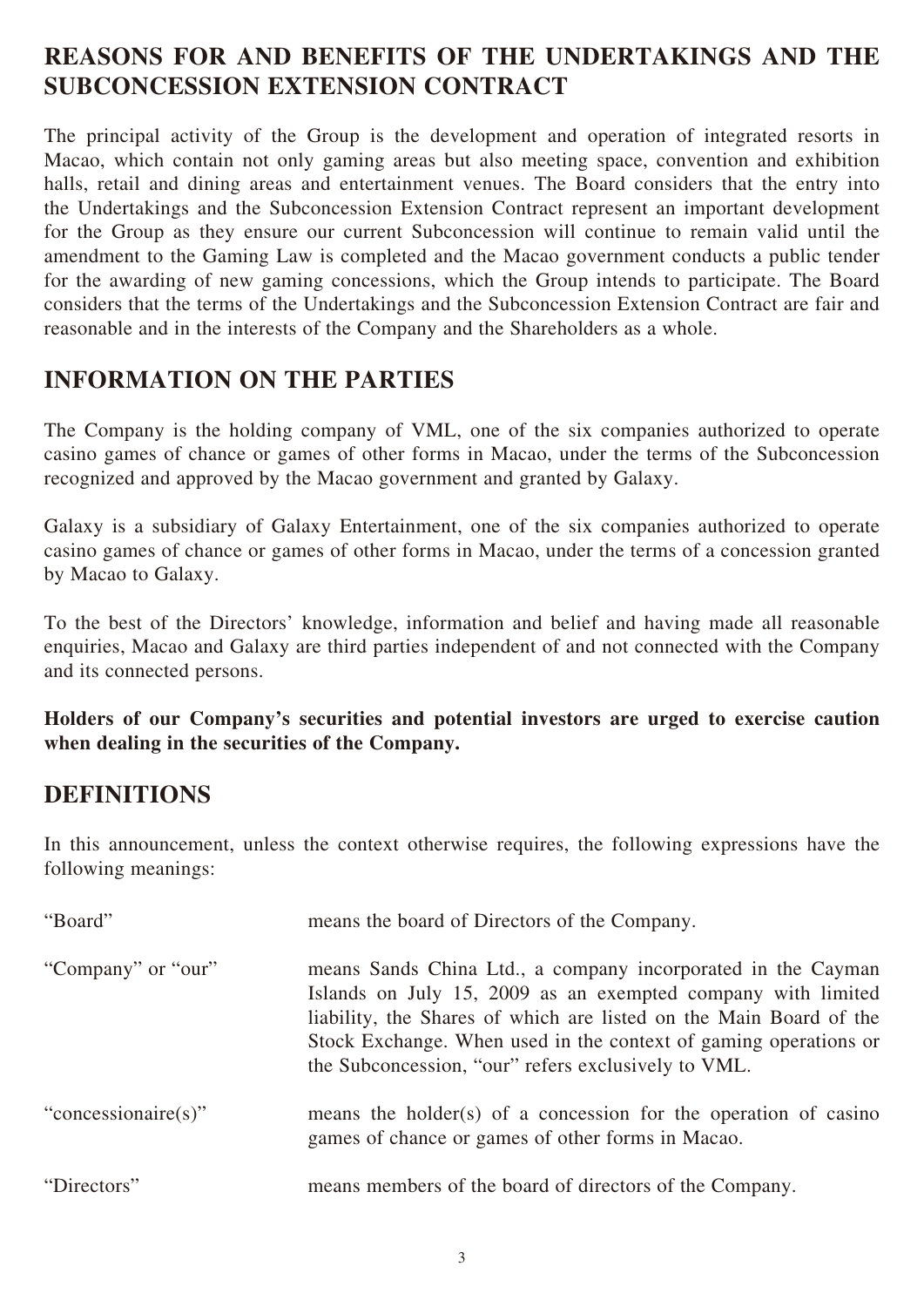| "Galaxy"                                       | means Galaxy Casino, S.A. (also known as Galaxy Casino Company<br>Limited), a company incorporated under the laws of Macao on<br>November 30, 2001.                                                                   |
|------------------------------------------------|-----------------------------------------------------------------------------------------------------------------------------------------------------------------------------------------------------------------------|
| "Galaxy Entertainment"                         | Galaxy Entertainment Group Limited, a company<br>means<br>incorporated in Hong Kong with limited liability, the ordinary<br>shares of which are listed on the Main Board of the Stock Exchange<br>with stock code 27. |
| "Gaming Law"                                   | means the Law No. 16/2001 (the Juridical System for Operating of<br>Games of Fortune in Casinos in Macao) as amended.                                                                                                 |
| "Group"                                        | means the Company and its subsidiaries from time to time.                                                                                                                                                             |
| "Listing Rules"                                | means the Rules Governing the Listing of Securities on the Stock<br>Exchange (as amended from time to time).                                                                                                          |
| "Macao"                                        | means the Macao Special Administrative Region.                                                                                                                                                                        |
| "MOP"                                          | means Macao pataca, the lawful currency of Macao.                                                                                                                                                                     |
| "Relevant Areas"                               | means the specific "games of chance areas" and "games of chance<br>supporting areas" located at the Sands Macao, The Venetian Macao,<br>The Parisian Macao, The Plaza Macao and The Londoner Macao.                   |
| "Shareholder(s)"                               | means holder(s) of ordinary share(s) in our Company with a nominal<br>value of US\$0.01 each.                                                                                                                         |
| "Stock Exchange"                               | means The Stock Exchange of Hong Kong Limited.                                                                                                                                                                        |
| "Subconcession" or<br>"Subconcession Contract" | means the tripartite Subconcession Contract for the operation of<br>casino games of chance or games of other forms in Macao effective<br>December 26, 2002 among Galaxy, Macao and VML.                               |
| "Subconcession Extension"<br>Contract"         | means the amendment contract to the Subconcession Contract<br>between VML and Galaxy executed on June 23, 2022 for extension<br>of the term of the Subconcession Contract from June 26, 2022 to<br>December 31, 2022. |
| "Undertakings"                                 | means the letters of undertaking executed by each of VML, VCL<br>and VOL on June 23, 2022 as further described on page 2 of this<br>announcement.                                                                     |
| "US\$"                                         | means United States dollars, the lawful currency of the United<br>States of America.                                                                                                                                  |